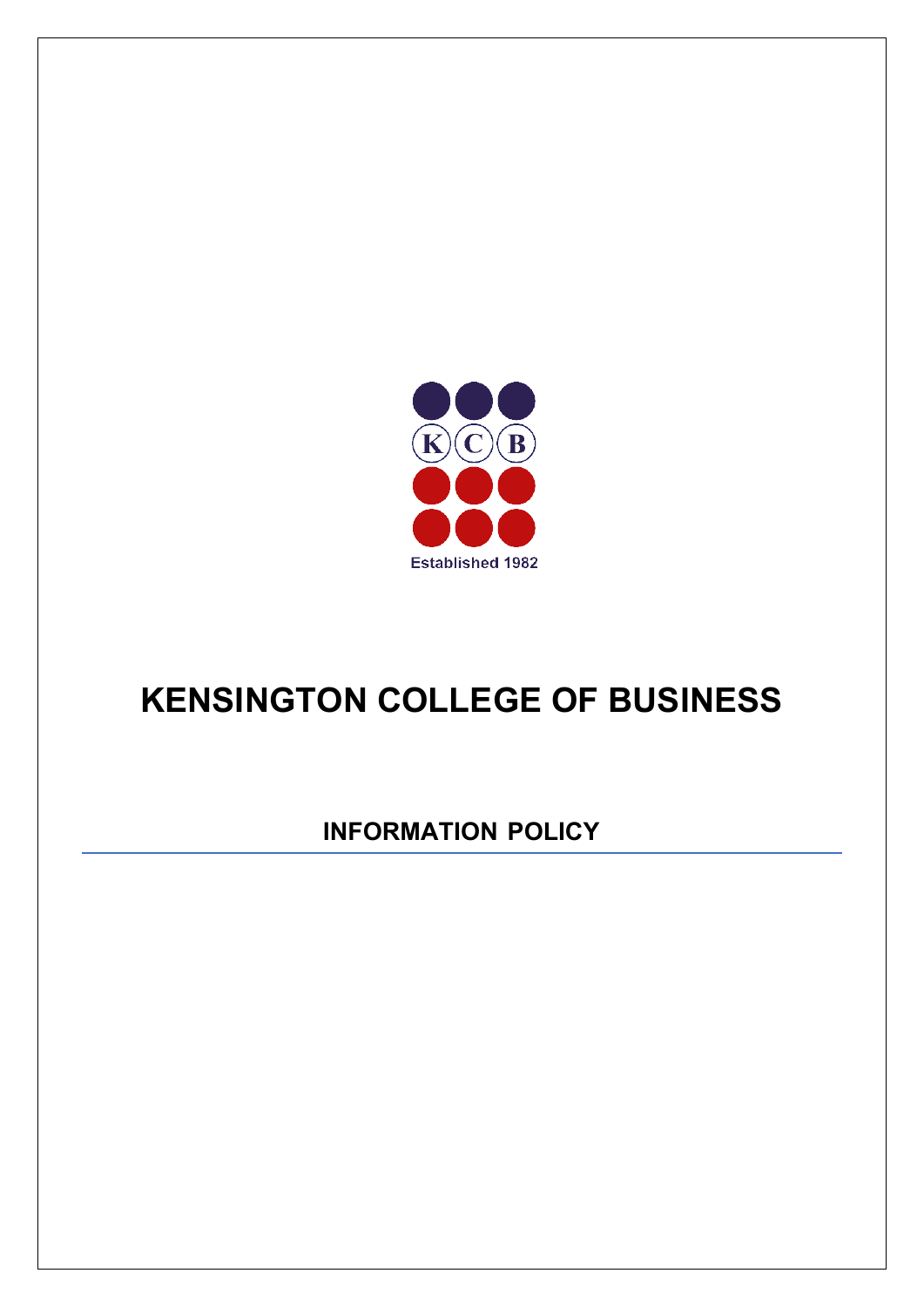# **Table of Contents**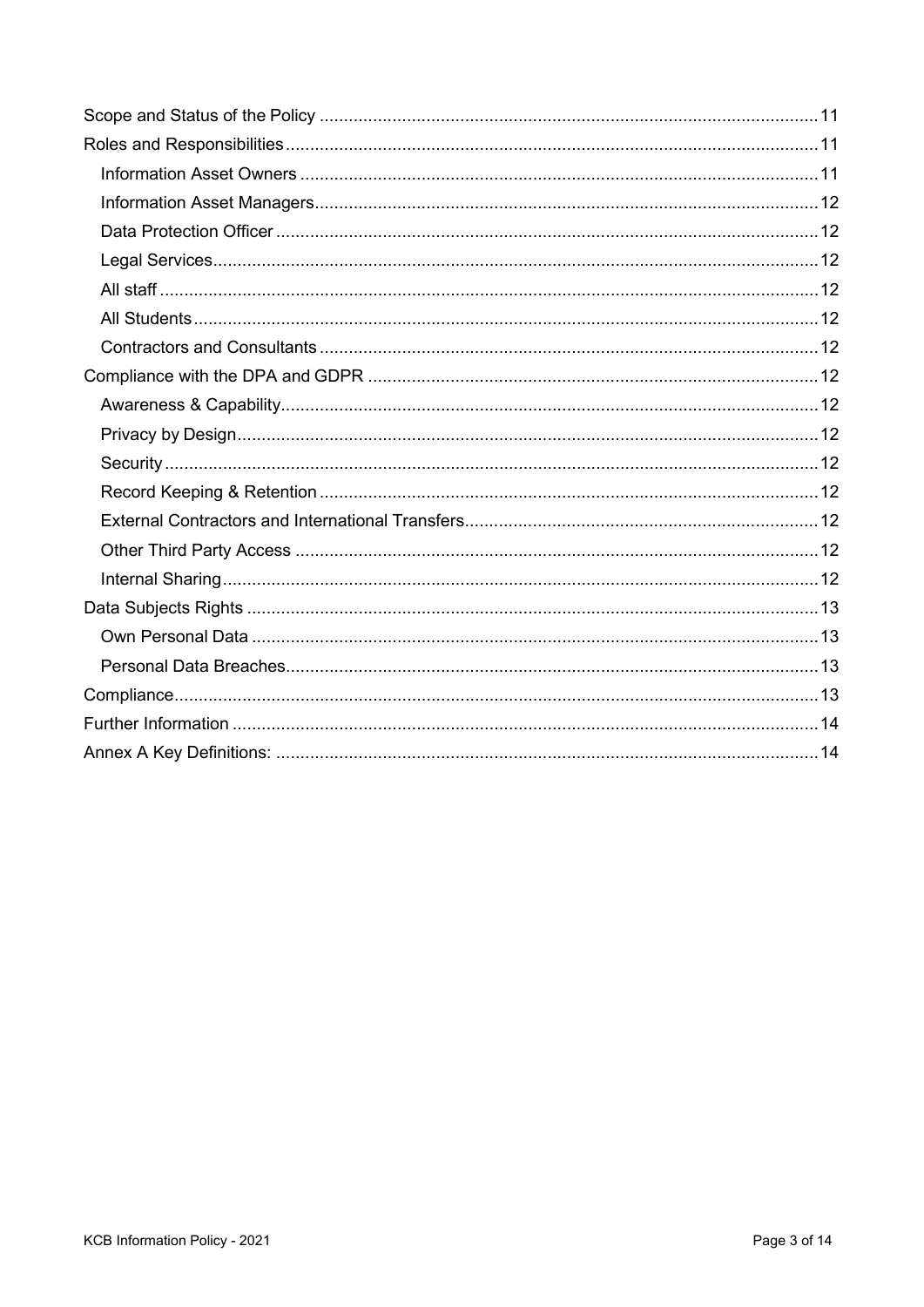# <span id="page-3-0"></span>**General Data Protection Regulation 2018**

The Data Protection Act (DPA) will be replaced by the General Data Protection Regulation (GDPR) from May 2018. These new EU regulations are intended to strengthen and unify the safety and security of all data held within an organisation, including schools and colleges. The GDPR will fundamentally change the way schools and colleges manage data and information and will bring increased responsibility to ensure all data is managed in the right way.

# <span id="page-3-1"></span>**Information Disclosure**

### <span id="page-3-2"></span>*Third Party Disclosure*

The College will maintain the rights to confidentiality of our students and will not release information regarding our students even where the third party is a parent or relative, and/or has paid or contributed to fees. The College will not confirm whether individuals are registered students of the College.

Third parties listed as next of kin or emergency contacts have no right to access to information about students. They will be contacted by the College only in cases of emergency or continual non-attendance (as set out in the Attendance Policy).

Where an enquiry is received, it shall be noted by College staff (without giving confirmation that the individual in question is a student of the College). Enquiries from third parties will be taken in writing.

The student shall then be contacted and given details of the enquiry, to include the name of the individual, the means of contact, the information requested and the purpose of the request. They may give written consent to respond to the enquiry, in which case their information disclosure consent will be filed with a record of the enquiry. The College will not record that consent is given to respond to a particular third party in our central records. On the basis that relationships between individuals change, each subsequent request will require new written consent prior to disclosure.

# <span id="page-3-3"></span>*Government / Regulatory Statutory Exemptions*

Students must be aware that when information is shared with the College regarding certain matters (with particular reference to immigration) there is a **LIMIT TO THE EXTENT TO WHICH INFORMATION PROVIDED TO THE COLLEGE BY STUDENTS IS CONFIDENTIAL**.

The general policy of the College is not to release information to third parties, unless given specific instruction or permission by the student to do so. This does not include responsibilities as a sponsor and employer, or to otherwise assist the UK Government (in its various departments) and the numerous requests for information bearing reference to specific exemptions from the General Data Protection Regulation which may be sent to the College by the UK Government. These commonly include (but are not limited to) National Security; Crime and Taxation; Health, Education and Social Work; Regulatory Activity; and Disclosures required by law or made in connection with legal proceedings, etc.

Information collected regarding applicants who are not offered a place or enrolled at Kensington College of Business will be retained and will be subject to the same terms of disclosure.

We will always provide information to the UK Government where requested - this includes (but is not limited to):

# <span id="page-3-4"></span>*Home Office/UK Visa and Immigration (UKVI)*

As a sponsor of international students the College is obliged to inform the UKVI of any reasonably suspected or proven breaches of the conditions of the visas of our students. This ranges from illegal working to nonattendance (and standard Reporting duties, as listed in the UK Visa and Immigration Sponsor Guidance).1

Please note that the College is required to actively provide the UKVI with information about reasonably suspected breaches of visa conditions by our sponsored students without waiting for a request for information from the UKVI.

<sup>1</sup> [https://assets.publishing.service.gov.uk/government/uploads/system/uploads/attachment\\_data/file/1022004/Stu](https://assets.publishing.service.gov.uk/government/uploads/system/uploads/attachment_data/file/1022004/Student_Sponsor_Guidance_-_Doc_2_-_Sponsorship_Duties_2021-09-29_FINAL.pdf) dent Sponsor Guidance - Doc 2 - Sponsorship Duties 2021-09-29 FINAL.pdf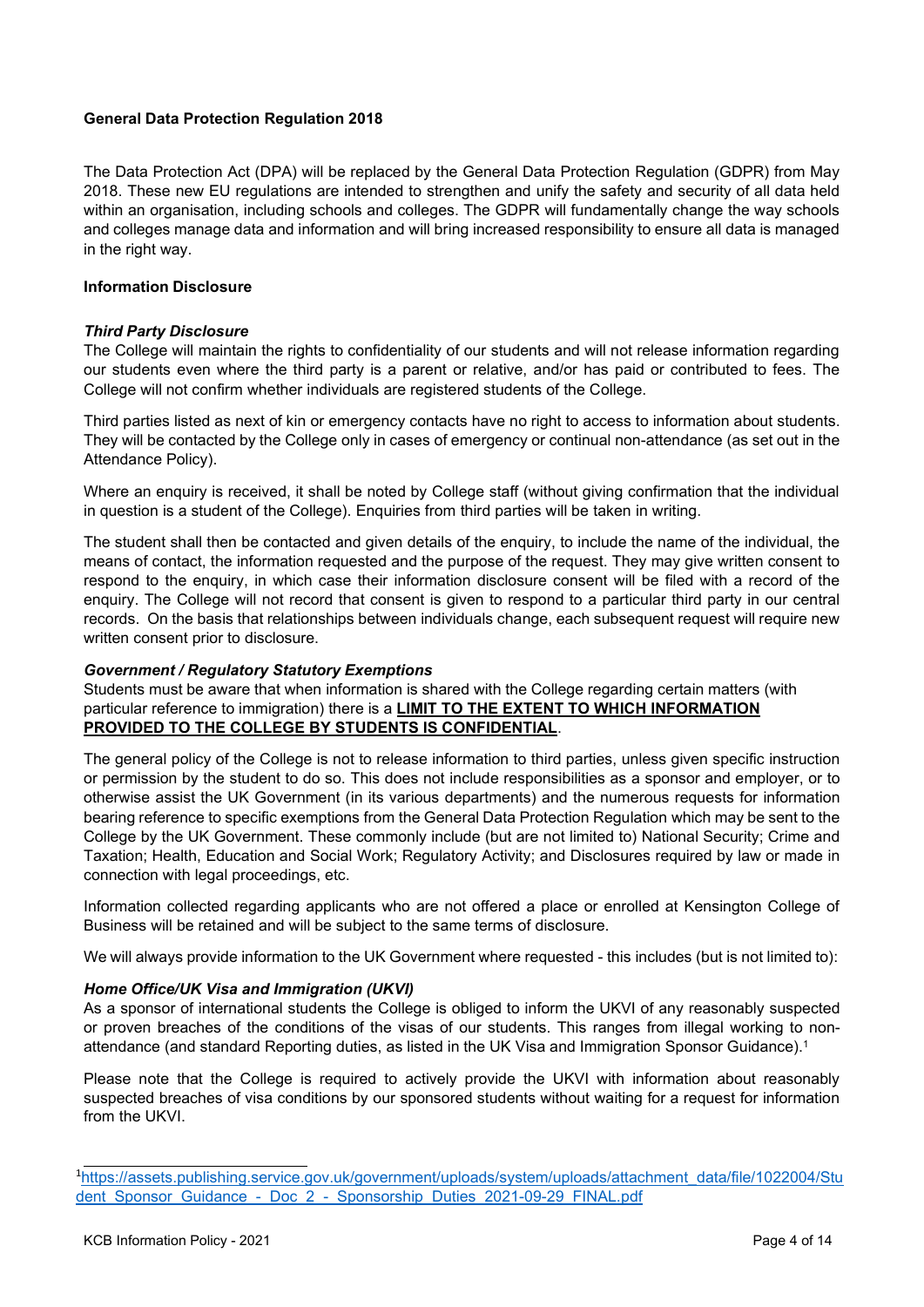We reserve the right to pass information to the UKVI about non-sponsored students (without requiring a request for information from the UKVI) depending on the nature and seriousness of the information we have.

In addition to this, the College will always reply to requests for information from the UKVI where they require further information regarding any persons known to the College (not limited to students) which may help in the prevention or detection of crime and the apprehension of offenders, including matters not directly related to the College. In such cases correspondence from the UKVI will contain reference to the specific provisions / sections of the Data Protection Act by which information is being requested and is exempt from non-disclosure, where required. The individuals concerned will not be informed that information has been given about them.

# <span id="page-4-0"></span>*The Police*

The College will always respond to legitimate information disclosure requests by the Police, where specified exemption from non-disclosure under the Data Protection Act is confirmed to us.

### <span id="page-4-1"></span>*The Courts*

Where information disclosure is requested by the Courts stating provision / section of the Data Protection act by which the information is required and exempt from non-disclosure, in-line with UK Law, the College will not hesitate to provide it.

### <span id="page-4-2"></span>*Council Tax Enquiries*

The College will always assist local councils in their enquiries regarding Council Tax. Students who are registered and meeting the Terms and Conditions of the College will be offered documentation to confirm that they meet the requirements for Council Tax exemption, where appropriate. In cases where students are not meeting the Terms and Conditions of the College, the management of the College shall reserve the right not to issue documents for Council Tax Exemption to the student and release the same information to the Council should they enquire about the student's eligibility for Council Tax exemption to the College directly.

#### <span id="page-4-3"></span>*Terrorism*

The College will immediately inform the Police, the UKVI and any other appropriate organisation of the UK Government with any information that reasonably suggests involvement by persons known to the College in terrorist activity.

#### <span id="page-4-4"></span>*Verification of Application*

The College requires all applicants to accept the condition that all information, registration details, documentation and results provided to the College in the application form can be verified.

#### <span id="page-4-5"></span>*False Information / Documentation*

The College does not consider that the General Data Protection regulation should protect those who provide false information for their own benefit, and will respond to external requests for verification of students' records (limited to results / overall course outcome) or documentation which is false when sent to the College for verification.

Personal information will not be given out to third parties, but the College will confirm that documents and/or information are false.

(This is **in addition** to instances where information relating to false information / documents may also fall under exemption from non-disclosure to the UK Government, Police, and Regulatory Bodies for the prevention / detection of crime, etc.)

#### <span id="page-4-6"></span>*Intellectual Property*

Any use of College facilities must abide by the relevant legislation relating to Intellectual Property. The use of facilities (including, but not limited to, library resources, IT facilities, course reference materials) in contravention of Intellectual Property laws

The College is licensed under the terms of the Copyright Licensing Agency.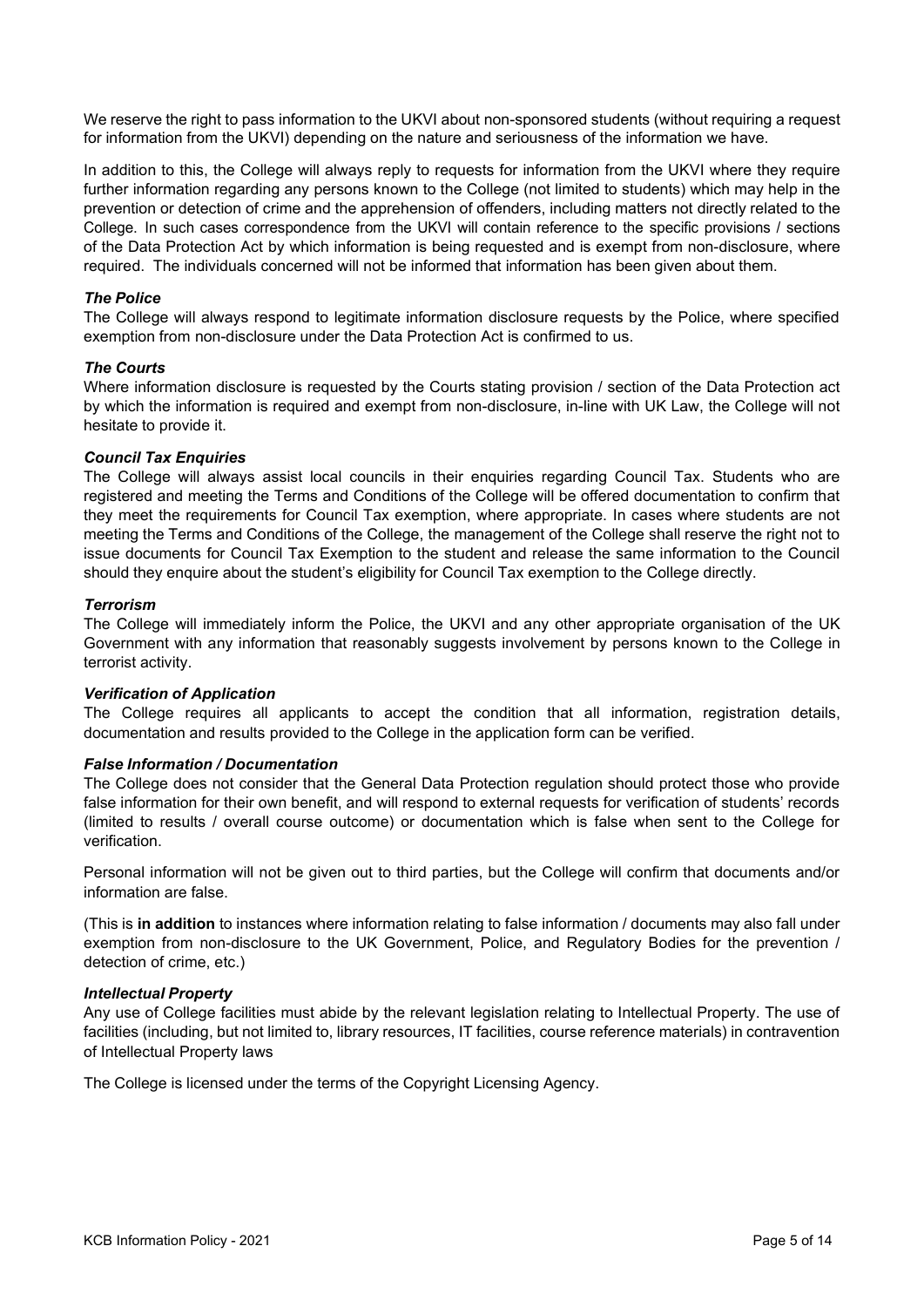# <span id="page-5-0"></span>*Students*

The College does not make a claim to the Intellectual Property rights of students arising as a result of their work during their course of study, except where they may be considered as an employee.

### <span id="page-5-1"></span>*Employees*

Except in reference to inventions made by employees in fields either directly or indirectly unrelated to the activity of Kensington College of Business past or present, any and all improvements and inventions made during employment with the KCB shall be the property of Kensington College of Business. As a condition of employment, employees agree to sign all documents required to transfer title of such inventions to the College without receiving compensation or payment.

This condition does not prejudice any rights held under the Patents Act 1977 *(amended 2017).*

The immediate surrender of any intellectual property belonging to the College may be demanded by the College on termination of employment.

### <span id="page-5-2"></span>**Retention of student work**

The College will only retain copies of Dissertations for future reference University of Chester and the University of Wales operate separate rules (which must be acknowledged by each candidate in a Declaration to be submitted with the completed Dissertation). Each University Partner has specific rules regarding the retention and publication of Student Dissertations.

### <span id="page-5-3"></span>*College Documentation*

Over their course of study most students will require documentation from the College to confirm their status as students for a range of purposes, including (but not limited to) Visa applications, Council Tax Exemption, National Insurance Number requests, bank registration, etc. Issuance of such letters is at the discretion of College management and will only be offered to students on the condition that they are meeting the Terms and Conditions of the College (with particular reference to attendance, fees, disciplinary matters, etc.)

All letters are issued at the discretion of the College and are issued solely for their stated purpose and for the attention of named addressees, where appropriate.

The College reserves the right to recall documentation issued, where it is subsequently made invalid.

The College reserves the right to take action where we have reasonable suspicions that College documents are being misused, or where information contained on the documents has since become invalid and the student has not returned documentation to the College for amendment. Full details are set out in the Student Welfare and Conduct Policy (under disciplinary matters).

# <span id="page-5-4"></span>**Record Keeping**

### <span id="page-5-5"></span>*Documentation and Audit*

The College has a policy of record keeping for our students in line with the UK Visa and Immigration requirements for a Student Visa Sponsor, which can be found on the UK Visa and Immigration website. In particular:

- Passport (including all relevant pages)
- Visa / Biometric Residence Permit
- Regularly updated contact details
- Copies of all any relevant documentation used to assess the student's application prior to receiving an offer from KCB

Once a student has enrolled with the College, every piece of documentation in their file should be a photocopy with a verification stamp and signature to attest that it has been checked against the original by KCB staff.

The College does not keep original documents in student files (except where the documentation has been created specifically for KCB and is addressed to the College).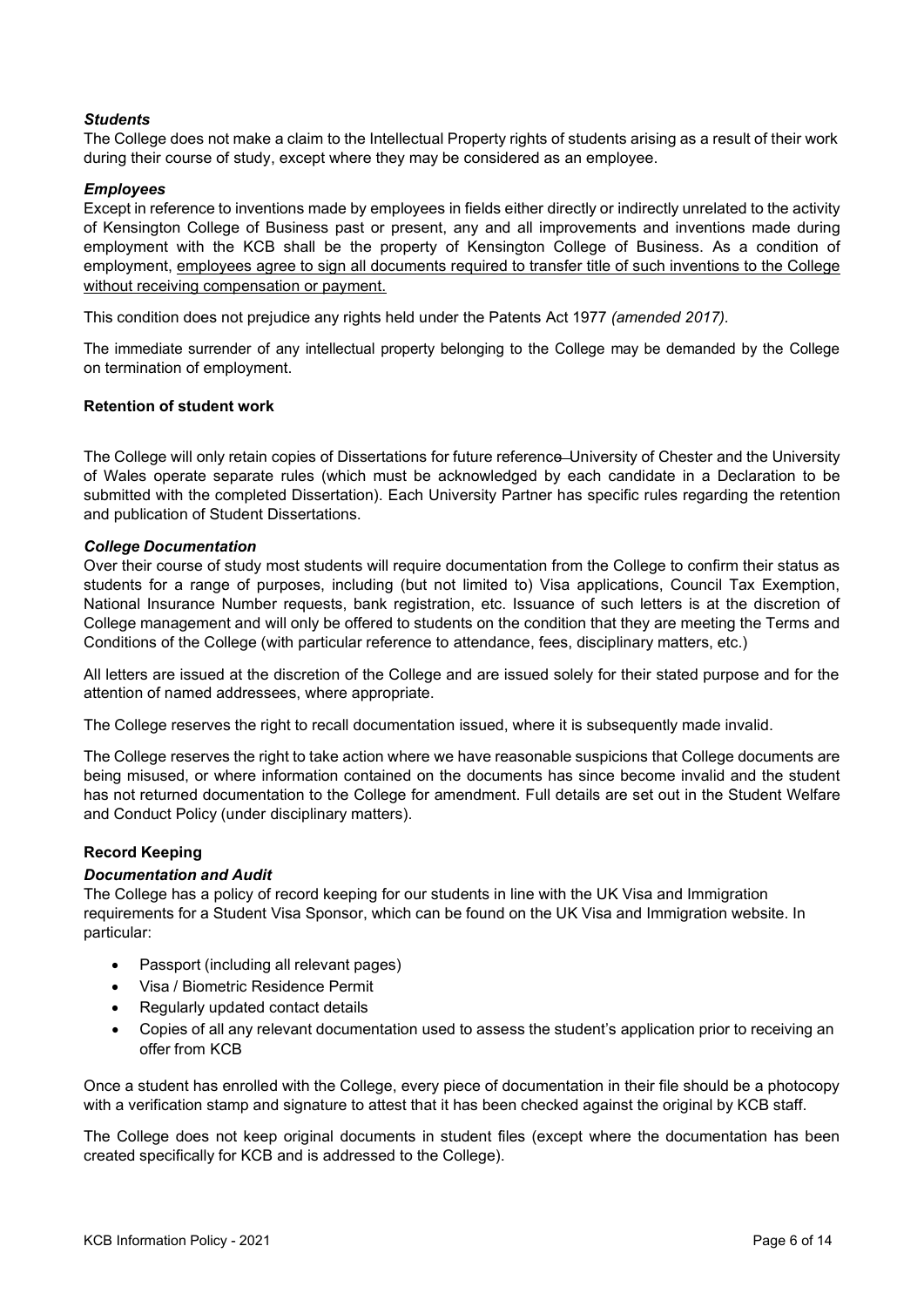The College also completes an annual audit of Passport copies to ensure that documentation provided by students is up to date. Students must be prepared to bring their Passport to KCB at least once per year for a new verified copy to be taken (to ensure that visa documentation, has not been curtailed and so that immigrationstamps can be copies, for example). Failure to make passport and visa documentation available for auditing purposes and failure to maintain current contact details both put the College in direct breach of our responsibilities as a sponsor and, as such are considered to be disciplinary offences.

# <span id="page-6-0"></span>**Archiving**

The College will keep records for the following amount of time:

### <span id="page-6-1"></span>*Rejected / Incomplete Applications:*

 Documentation: three years Summarised Information: three years

## <span id="page-6-2"></span>*Student Files and Assessments:*

Documentation: seven years

Assessment (hard copies) and online recording of assessment activities: six months after certification

Online Recording of Teaching Materials/Lectures: two years

Financial Records: seven years

Basic Information \*: seven years *\* includes name, last known address, summary of tuition fees, staff comments*

### <span id="page-6-3"></span>*Web Page Files: Internet Cookies*

All workstations: Internet Explorer should be scheduled to delete Internet cookies once per month.

# <span id="page-6-4"></span>**Staff Files**

#### <span id="page-6-5"></span>*Policy Statement*

The College holds personnel records for employees and complies with all requirements of the General Data Protection Regulation. All information in personnel files will be treated in the strictest confidence.

#### <span id="page-6-6"></span>*Data Processing*

Personal data will be processed fairly and lawfully, and will be obtained and processed solely for the administrative purposes of the College. It will not be passed to other parties unless the employee expressly requests that we do so. The type of personal data collected will be adequate, relevant and limited only to that which is necessary for the College's personnel administration.

Every effort will be made to keep personal data accurate and up to date and it is each employee's responsibility to ensure that they inform the Registrar of any change of address, next of kin or any changes such as bank account in order that the personnel file and pay details may be kept up to date.

Personal data will not be kept longer than is necessary. If at any point during employment the College needs to ask an employee's Doctor/Consultant for a medical report, consent will be obtained under the Access to Medical Reports Act 1988.3 Personal data will be processed in accordance with rights under the General Data Protection Regulation and will not be transferred to a Country or Territory outside the European Economic Area.

#### <span id="page-6-7"></span> *Right of Access to Personnel Files*

Each employee has a right to access their personnel file upon reasonable notice to the College. There may be an administration charge for this service or a charge for providing copies.

# <span id="page-6-8"></span>*Company Information*

Company information for Kensington College of Business and Kensington Education Foundation is freely available.

<sup>3</sup> <http://www.legislation.gov.uk/ukpga/1988/28/contents>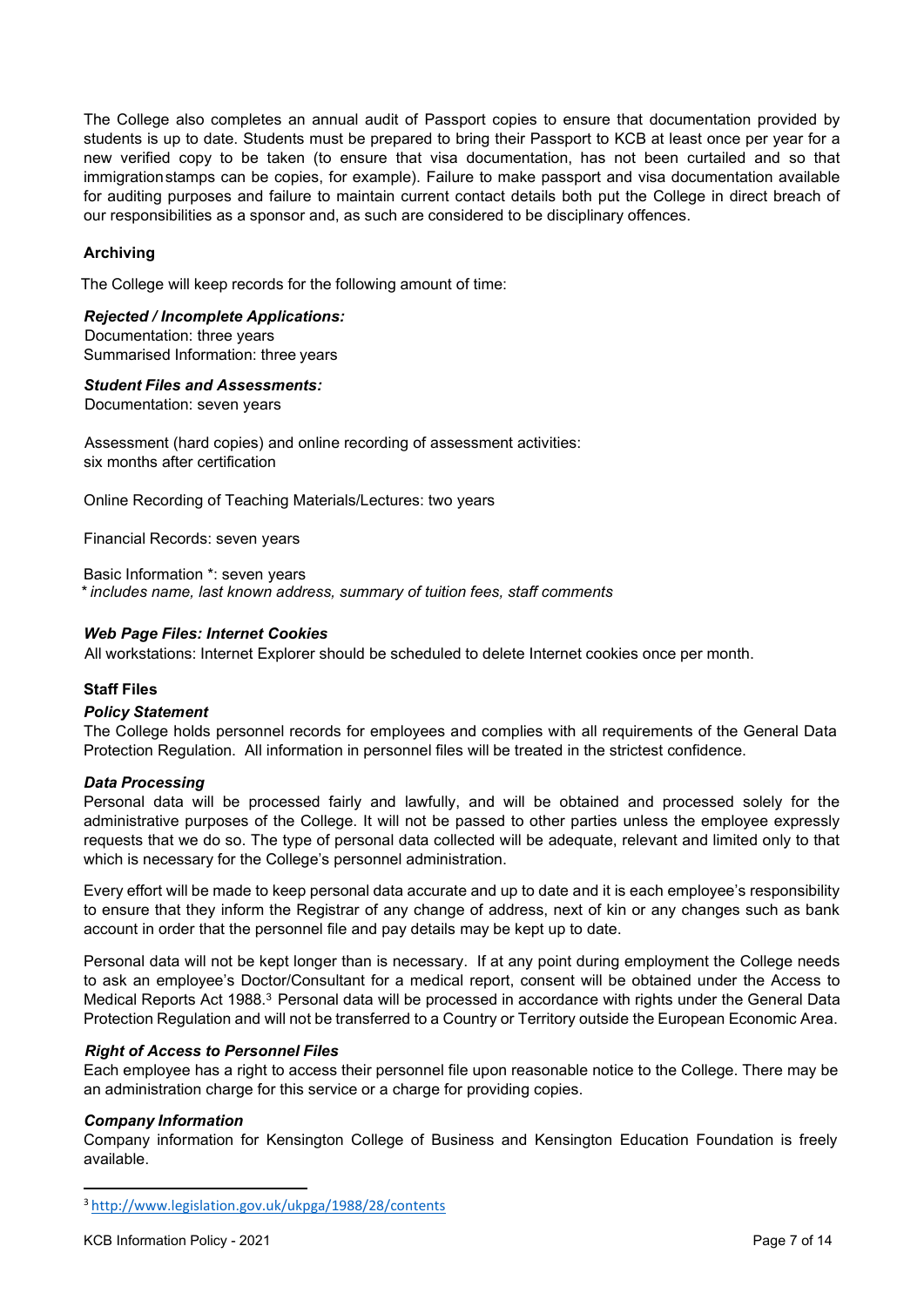#### <span id="page-7-0"></span>**Receipt of Correspondence**

The College does not encourage students to arrange for correspondence / post to be delivered to the College and does not accept responsibility for loss or failure of delivery.

At the time of writing the UK Visa and Immigration has a policy of sometimes sending documentation to students' care of the College. In our capacity as sponsor of the student, the College reserves the right to open this correspondence for the purposes of identifying the addressee and/or forwarding the letter as a soft copy where the matter may be urgent or the postal address is not valid. Such cases must be approved by senior management and the confidentiality of student shall be strictly observed.

### <span id="page-7-1"></span>**Section B**

### <span id="page-7-2"></span>**Student Data 'Fair Processing' Notice**

Kensington College of Business is required to maintain certain information on its employees, students, alumni and other users, so as to allow the College to monitor performance, achievement, and health and safety, just to give a few examples. To comply with legal regulations, information must be collected and used fairly, accurately, stored safely, and not disclose to unauthorized persons unlawfully.

The College therefore complies with principles set out in the *General Data Protection Regulation 2018*.

In accordance with the General Data Protection Regulation, students are obligated to ensure that all personal data provided to the College is accurate, and up to date. They must also ensure that changes to their personal data i.e. addresses, telephone numbers etc., are notified to the College Administrative Team.

During the Admission or Enrolment stage where a student discloses a disability/disabilities that they believe to have, this information may be passed on (unless you have objected explicitly) to other College Departments or Partner Institutions, so appropriate arrangements can be made for assessments or examinations.

The information the College maintains may also be used to provide students with necessary support services, to process fees, bursaries, grants and loan information. We will also use your information to meet obligations to external agencies and organisations. This includes University of Chester, Pearson BTEC (the awarding body for HNC/HND/DET), Local Authorities (Student Financial Support, Council Tax, and Electoral Registration Department), and The Higher Educational Statistics Agency (HESA). If your programme is connected to a Professional Body, then the College may exchange information, in accordance with their requirements.

#### **HESA (Higher Educational Statistics Agency) Student Records**

The College will send some of the information that we hold to HESA. Some of this data will be sensitive, such as any disabilities, ethnicity, sexual orientation, gender reassignment, pregnancy/maternity and religion (this list is not exhaustive). This information will be used by HESA in their own right.

#### <sup>1</sup>"Every year your provider will send some of the information it holds about you to HESA ("your HESA *information").*

*HESA is the official source of data about UK universities, higher education colleges, alternative HE providers, and recognised higher education courses taught at further education institutions in Wales. HESA is a registered charity and operates on a not-for-profit basis. Your HESA information is used for a variety of purposes by HESA and by third parties as described below. HESA may charge other organisations to whom it provides services and data. Uses of your HESA information may include linking parts of it to other information, as described below. Information provided to HESA is retained indefinitely for statistical research purposes. Your HESA information will not be used to make automated decisions about you."*

#### *Purpose 1 - Named data used for public functions*

Your HESA information is used by public authorities for their statutory and/or public functions including funding, regulation and policy-making purposes.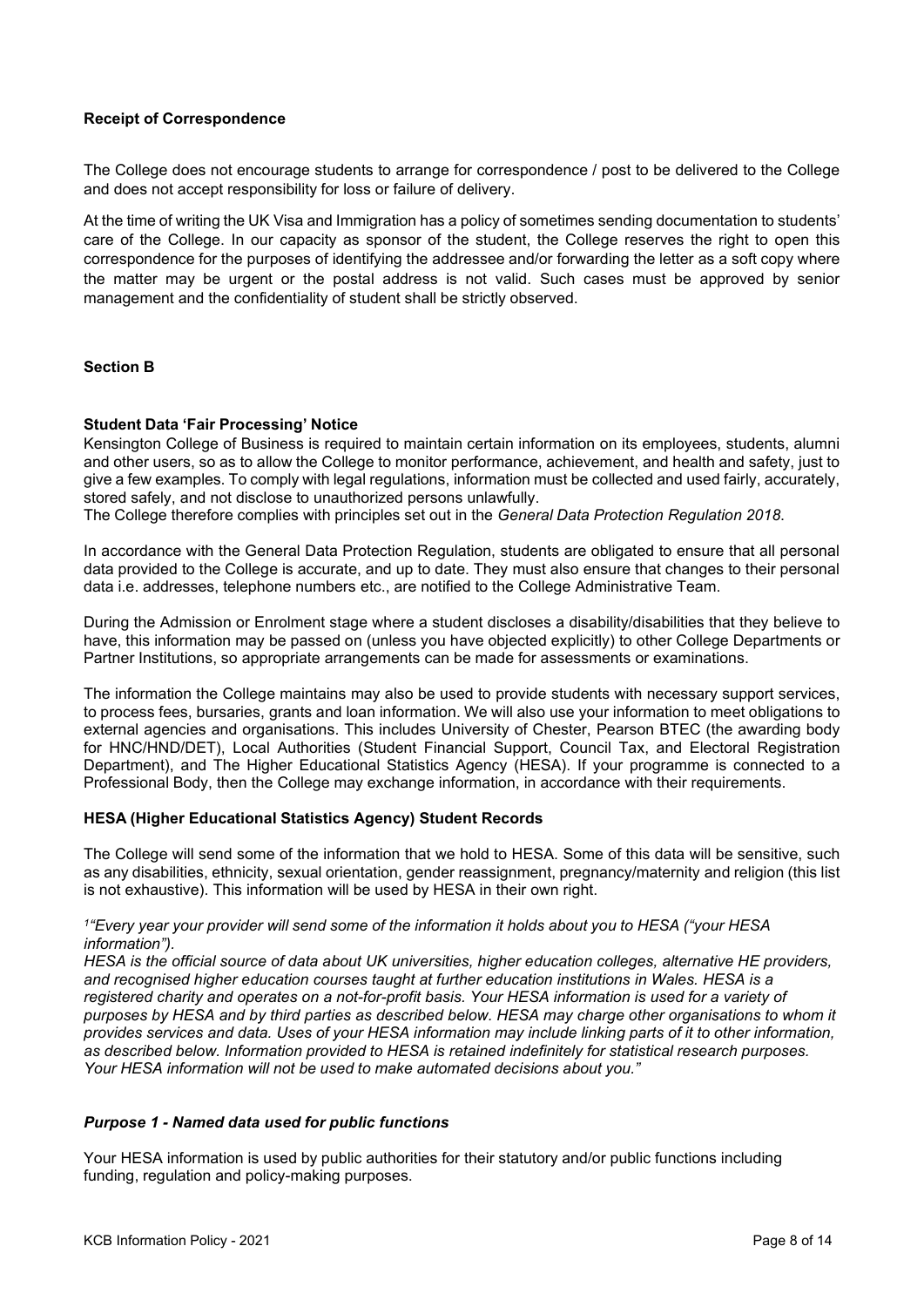Your information is provided by reference to your name, but your information will not be used to make decisions about you.

*Your HESA information is used by some organisations to help carry out public functions connected with education in the UK. These organisations are data controllers in common of your HESA information under the terms of the General Data Protection Regulation. Such organisations may include:*

- *Department for Business, Innovation and Skills*
- *Welsh Government*
- *Scottish Government*
- *Department for Employment and Learning, Northern Ireland*
- *Higher Education Funding Council for England*
- *Higher Education Funding Council for Wales*
- *Scottish Further and Higher Education Funding Council*
- *Department for Education*
- *Research Councils*
- *Skills Funding Agency*
- *National College for Teaching and Leadership*
- *National Health Service (including Health Education England)*
- *General Medical Council*
- *Office For Fair Access*
- *The Quality Assurance Agency for Higher Education*

*and any successor bodies. These organisations may link your HESA information with other information they or other organisations hold. For example:*

- *The Department for Education and the Department for Business Innovation and Skills link your HESA information to the National Pupil Database and the Individual Learner Record.*
- *Your HESA information is linked to information from the Student Loan Company by the HE Funding Councils.*
- *Your HESA information may also be linked to tax information or employment information.*

*Linked data is used for research into education and its outcomes.*

#### *Other uses*

Your HESA information may also be used by some organisations to help carry out public functions that are not *connected with education. Such uses may include the following:*

- *Measurement of population levels and migration by the Office for National Statistics, National Records of Scotland and the Northern Ireland Statistics and Research Agency*
- *Monitoring of public expenditure by the National Audit Office*
- *Monitoring of the accuracy of electoral registers by Electoral Registration Officials.*

#### *Purpose 2 - Administrative uses*

Your named data may be processed by public authorities for the detection or prosecution of fraud. These uses of your HESA information may result in decisions being made about you.

*Fraud detection and prevention –Your HESA information may be used to audit claims to public funding and student finance, and to detect and prevent fraud.*

#### *Your HESA information will not be used to make decisions about you other than for those uses outlined under Purpose 2.*

#### *Purpose 3 - HESA publications*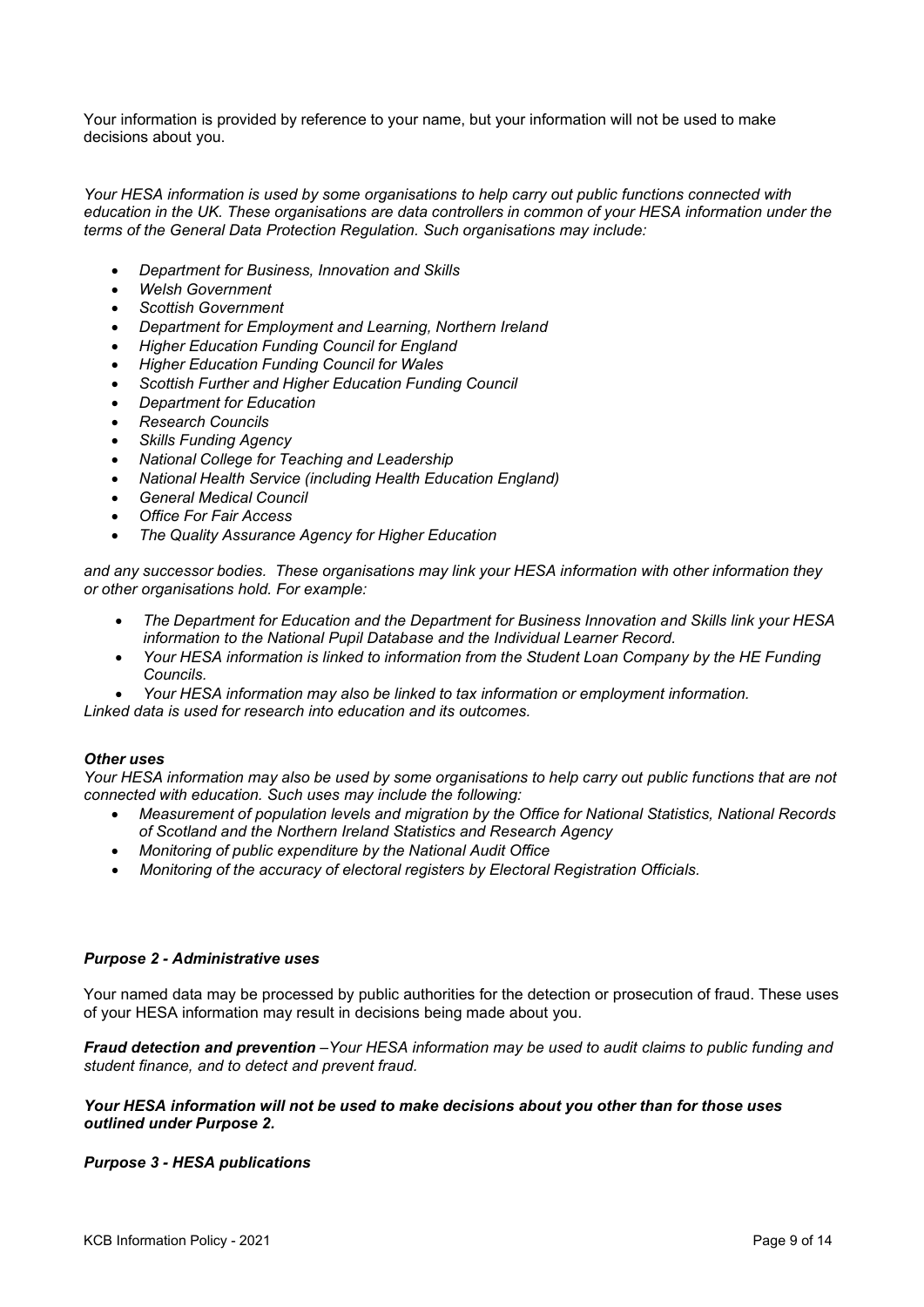HESA uses your HESA information to produce statistical publications. These include some National Statistics publications [\(http://www.statistics.gov.uk/hub/what-are-national-statistics-\) a](http://www.statistics.gov.uk/hub/what-are-national-statistics-))nd online management information services. HESA will take precautions to ensure that individuals are not identified from any information which is processed for Purpose 3.

#### *Purpose 4 – Equal opportunity, research, journalism and other processing for statistical and research purposes*

HESA information is used for research into higher education and the student population. This research can be academic, commercial, journalistic or for personal reasons. HESA prohibits the identification of individual students by those carrying out this research and information is not shared on a named basis

HESA and the other data controllers listed under Purpose 1 may also supply information to third parties where *there is a legitimate interest in doing so. Examples of use for this purpose include:*

- *Equal opportunities monitoring*
- *Research - This may be academic research, commercial research or other statistical research where this is in the public interest*
- *Journalism - Where the relevant publication would be in the public interest e.g. league tables*
- *Provision of information to students and prospective students*

*Users to whom information may be supplied for Purpose 4 include:*

- *Higher education sector bodies*
- *Higher education providers*
- *Academic researchers and students*
- *Commercial organisations (e.g. recruitment firms, housing providers, graduate employers)*
- *Unions*
- *Non-governmental organisations and charities*
- *Local, regional and national government bodies*
- *Journalists*

*Information supplied by HESA to third parties is supplied under contracts which require that individuals shall not be identified from the supplied information. A copy of HESA's current agreement for the supply of information is available at [http://www.hesa.ac.uk/bds-details#e.](http://www.hesa.ac.uk/bds-details#e) HESA student information (linked to the National Pupil Database and/or Individual Learner Record held by DfE) may be supplied by HESA through DfE to researchers. A copy of the Agreement for the supply of linked data is available at http[s://www.gov.uk/government/collections/national-pupil-database](http://www.gov.uk/government/collections/national-pupil-database)*

#### **Students and Alumni Survey**

Your contact details may be passed on to survey contractors to carry out the National Student Survey, and surveys of student finances. This will be done on behalf of organisations listed under *'HESA's Purpose 1'*. Read more

#### **Your Rights**

Under the General Data Protection Regulation May 2018, students have a right to access personal data that Kensington College of Business and HESA holds on them. For access to data that Kensington College of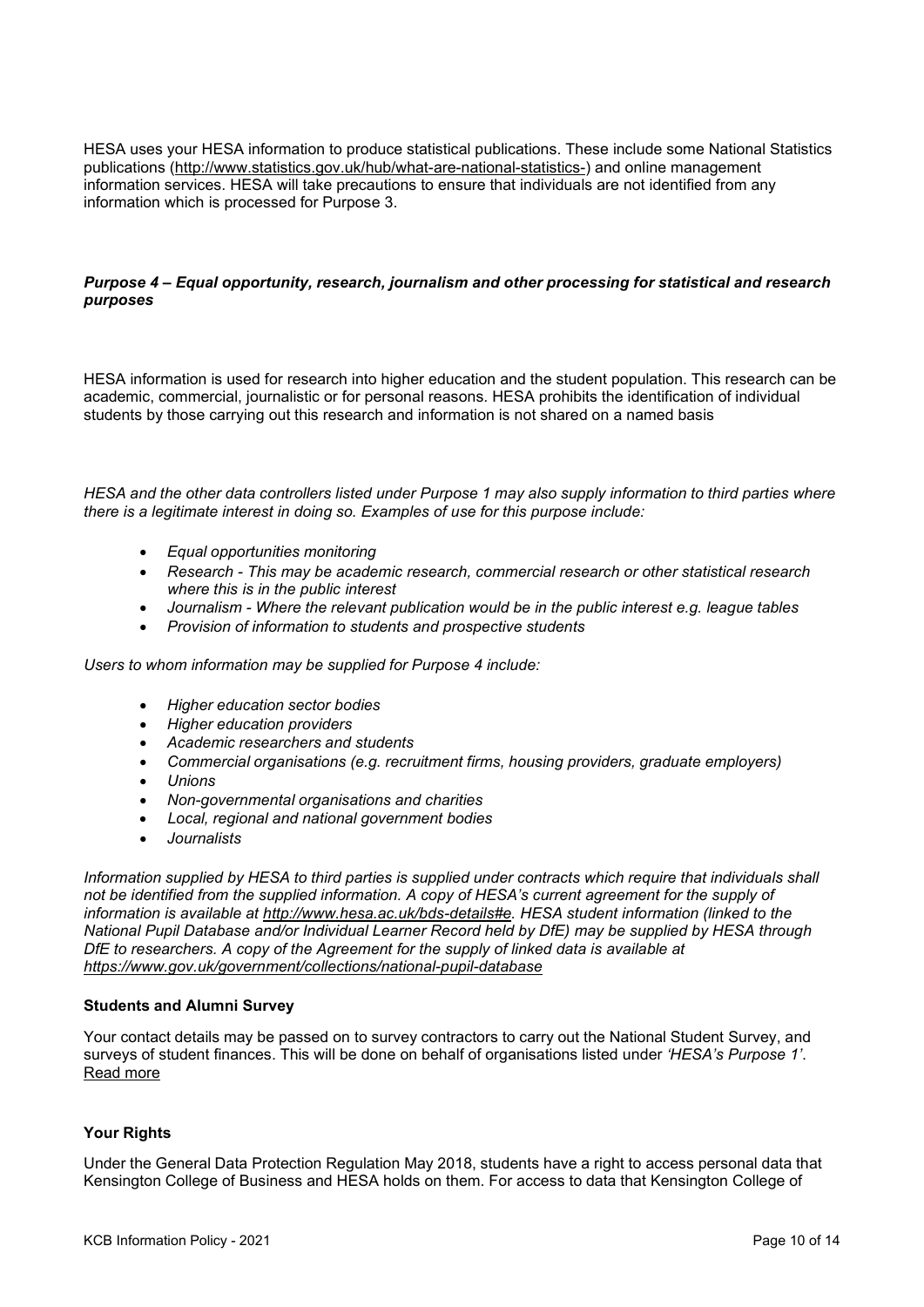Business holds on you, please make a request to the College Registry Office (Room G2). Access to data that HESA hold on students are subject to payment of a fee. For further information please see HESA Student Records [www.hesa.ac.uk.](http://www.hesa.ac.uk/)

If you need more information or clarification please contact the College Registry or compliance Office.

# **Useful links:**

#### **https://ico.org.uk/media/1624219/preparing-for-the-gdpr-12-steps.pdf**

https://www.hesa.ac.uk/files/HESA\_Student\_collection\_notice\_2021-2022.pdf

# **SECTION C**

# <span id="page-10-0"></span>**DATA PROTECTION POLICY**

#### <span id="page-10-1"></span>*Introduction*

Kensington College of Business (KCB) processes the personal data of living individuals such as its staff, students, contractors, research subjects and customers. This processing is regulated by the Data Protection Act 1998 (DPA) and from May 2018 the General Data Protection Regulation (GDPR). The UK's regulator for the DPA and GDPR is the Information Commissioner's Office (ICO). KCB is registered as a Data Controller with the ICO and is responsible for compliance with the GDPR and DPA.

#### <span id="page-10-2"></span>*Key Definitions*

This DPA and GDPR contain a number of key definitions which are referenced in this policy such as 'personal data', 'processing' and 'Data Controller'. Those definitions are set out in **Annex A**.

#### <span id="page-10-3"></span>**Purpose and Objectives of Policy**

This policy sets out the KCB's commitment to comply with the Data Protection Act 1998 ('DPA'), and from May 2018, the *General Data Protection Regulation* ('the GDPR').

#### <span id="page-10-4"></span>**Scope and Status of the Policy**

This policy applies to all KCB staff, students and others who use or process any personal data. This policy applies regardless of where personal data is held and or the equipment used if the processing is for KCB's purposes. Further, the policy applies to all personal data, sensitive personal data or special category data held in any form whether manual paper records or electronic records.

#### <span id="page-10-5"></span>**Roles and Responsibilities**

The Academic Board is responsible for approval of the Policy.

#### <span id="page-10-6"></span>*Information Asset Owners*

KCB will appoint an Information Asset Owner (IAO) with local responsibility for data protection compliance for personal data processed in their area.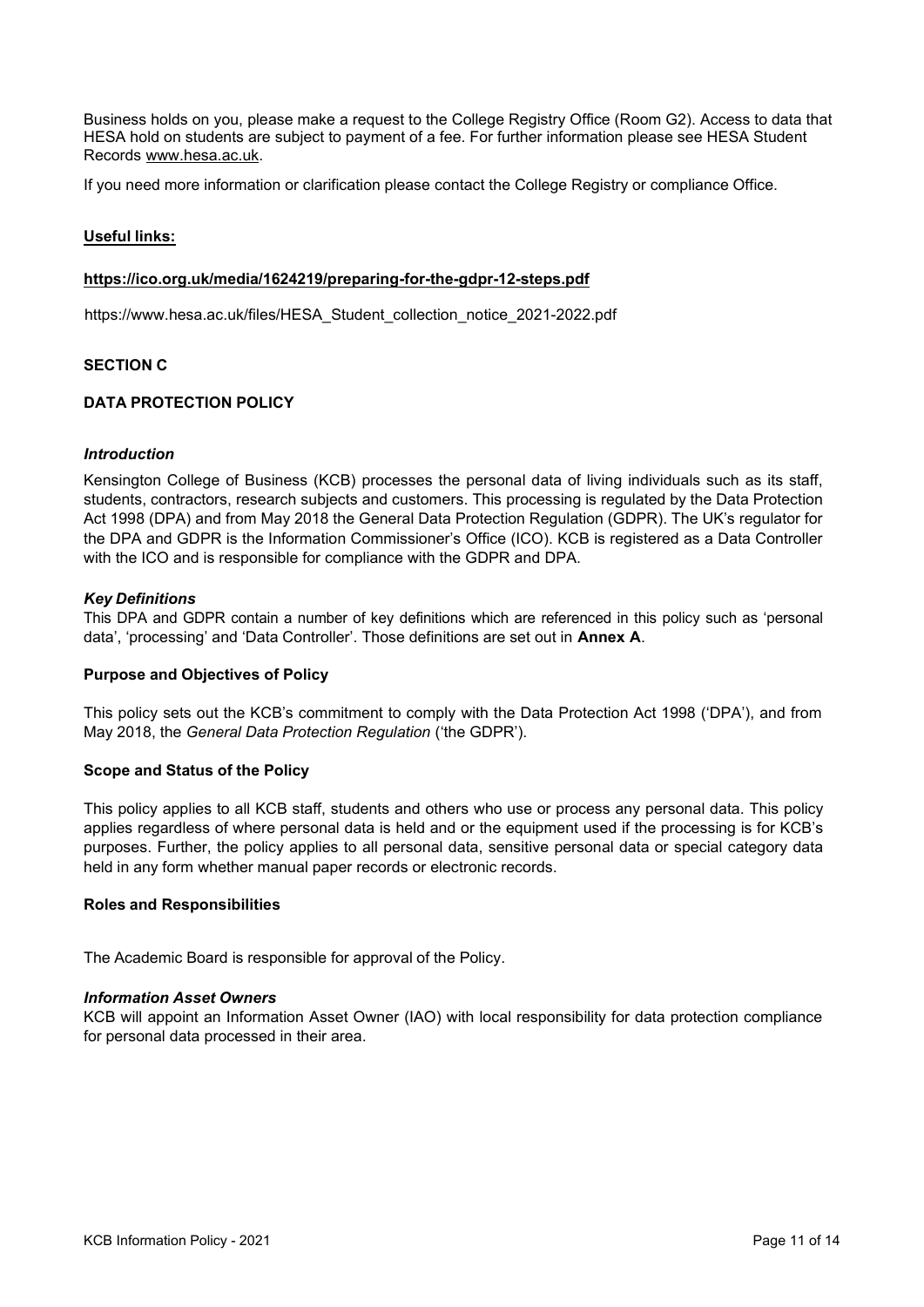#### <span id="page-11-0"></span>*Information Asset Managers*

KCB will appoint an Information Asset Manager who will hold local responsibility for data protection compliance processed within their faculties.

#### <span id="page-11-1"></span>*Data Protection Officer*

KCB's Data Protection Officer (DPO) is primarily responsible for advising on and assessing the KCB compliance with the DPA and GDPR and making recommendations to improve practice in this area. Further, the DPO acts as KCB's primary point of contact for DPA and GDPR matters.

#### <span id="page-11-2"></span>*Legal Services*

Legal Services are responsible for providing advice, support and guidance in relation to day-to-day data protection matters.

#### <span id="page-11-3"></span>*All staff*

All staff, including permanent staff, fixed term contractors and temporary workers must comply with this Policy, the DPA and from May 2018 the GDPR whenever processing personal data held by KCB or on behalf of KCB.

#### <span id="page-11-4"></span>*All Students*

All students are responsible for compliance with the rules and policies made by KCB. Students must comply with this policy where collecting and processing personal data as part of their course, studies or research.

#### <span id="page-11-5"></span>*Contractors and Consultants*

Third parties such as consultants, contractors or agents, undertaking work on behalf of KCB involving personal data, must adhere to KCB's Data Protection Policy and comply with the DPA and from May 2018, the GDPR. Provision will be made in contracts with external providers to ensure compliance with this Policy, the DPA and GDPR.

#### <span id="page-11-6"></span>**Compliance with the DPA and GDPR**

### <span id="page-11-7"></span>*Awareness & Capability*

KCB will implement, and monitor annual completion of, mandatory Data Protection training for all staff. The content of that training will be reviewed annually.

#### <span id="page-11-8"></span>*Privacy by Design*

KCB will implement a Privacy by Design Approach to processing personal data through integrating Privacy Impact Assessments into business processes and projects.

#### <span id="page-11-9"></span>*Security*

KCB will protect the security of personal data by maintaining, and monitoring compliance.

#### <span id="page-11-10"></span>*Record Keeping & Retention*

KCB will maintain a Records Retention and Disposal Schedule setting the periods for which records containing personal data are to be retained.

#### <span id="page-11-11"></span>*External Contractors and International Transfers*

KCB will enter into legally binding contracts with external bodies where those bodies are engaged to process personal data on our behalf. KCB will implement adequacy arrangements where transferring any personal data outside of the European Union.

#### <span id="page-11-12"></span>*Other Third Party Access*

KCB will only disclose personal data to third parties such as the police, central government and other education institutions where there is a lawful basis for doing so and appropriate arrangements are in place with those parties.

#### <span id="page-11-13"></span>*Internal Sharing*

KCB will seek to ensure that personal data is only shared across different teams, divisions or faculties where those areas have a businessneed for accessing that data**.**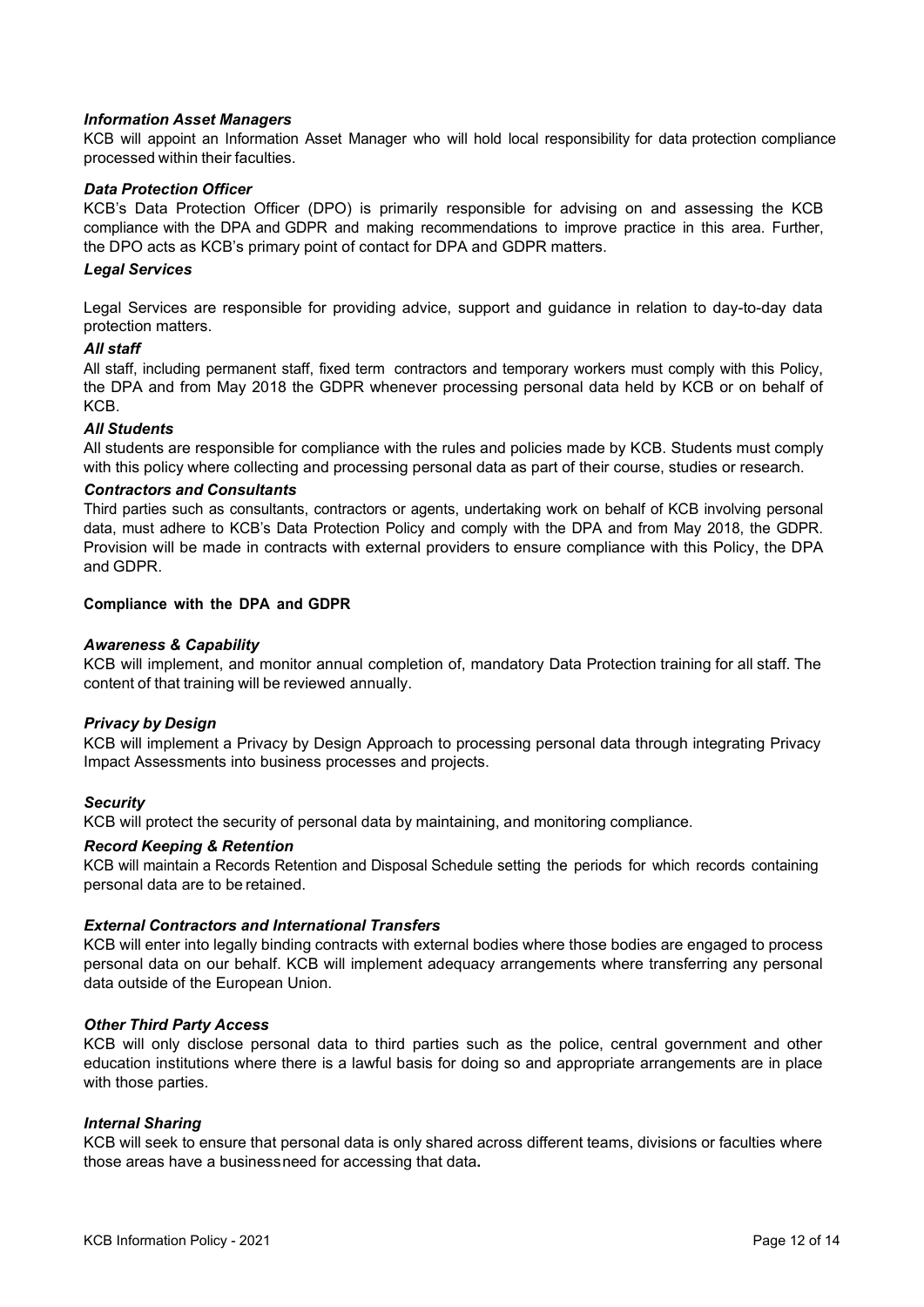# <span id="page-12-0"></span>**Data Subjects Rights**

KCB will comply with requests from an individual to exercise their rights under the DPA, and from 25 May 2018, the GDPR. All individuals have the right to be informed what information KCB holds about them and to request copies of that information. This is known as a Subject Access Request. Any individual wishing to submit a Subject Access Request should follow the instructions on the student portal.

Under the DPA and GDPR, individuals also have the following rights in relation to their personal data:

- The right to request their personal data is rectified if inaccurate
- The right to request erasure of their personal data
- The right to request that the processing of their personal data is restricted
- The right of portability in relation to their personal data
- The right to object to the processing of their personal data
- The right to object to processing which involves automated decision making or profiling.

Individuals who wish to exercise the above rights should contact the KCB's Data Protection Officer. Individuals should submit their request in writing and specify exactly what personal data and/or processing they are referring to and which right they wish to exercise. If you are seeking access to your personal data (i.e. making a 'Subject Access Request') then you may find it helpful to complete a form.

Any staff member who receives a Subject Access Request or a request from an individual to exercise the above rights under the DPA and GDPR must be forwarded to the Date Protection Officer.

#### <span id="page-12-1"></span>*Own Personal Data*

All staff and students are responsible for checking that information they provide to KCB in connection with their employment or studies is accurate and up to date. Any changes to personal data provided (e.g. change of address) must be promptly notified, in writing to KCB. KCB cannot be held responsible for errors unless the member of staff or students has properly informed KCB about them.

#### <span id="page-12-2"></span>*Personal Data Breaches*

KCB will respond promptly to any identified personal data breaches and thoroughly investigate those incidents to ascertain whether;

- The breach should or must be reported to the ICO
- Data subjects should or must be made aware of the breach; and
- It is necessary to amend processes or introduce new measures to mitigate against any further breaches.

Any staff member who knows or suspect an actual or potential personal data breach has occurred must immediately notify the Data Protection Officer. All staff are responsible for fully engaging and cooperating with the Officer in relation to their investigation of a personal data breach.

#### <span id="page-12-3"></span>**Compliance**

Compliance with this Policy, the DPA and from May 2018, the GDPR is the responsibility of all members of staff and students. Employees must comply with the rules and procedures made by KCB. It is a condition of being a student that all KCB rules and policies are fully complied with.

Any breach of the policy by a member of staff may result in disciplinary action or access to KCB'S facilities being withdrawn. Serious or deliberate breaches of the DPA can result in a criminal prosecution.

Any breach of the GDPR by the KCB may result in a substantial fine or actions imposed upon KCB by the ICO.